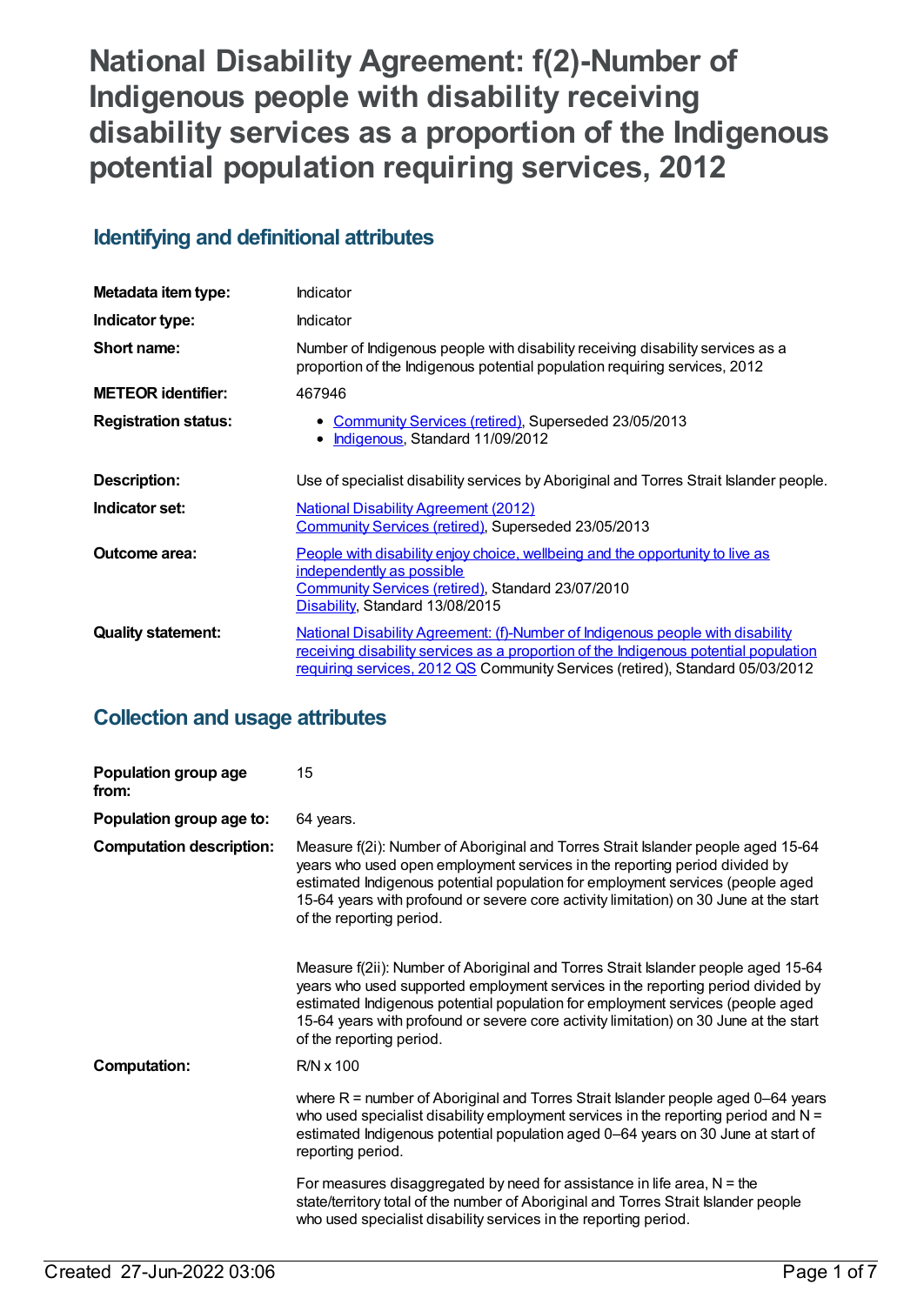| <b>Numerator:</b>        | Measure f(2i): Number of Aboriginal and Torres Strait Islander people aged 15-64<br>years who used open employment services in the reporting period.       |
|--------------------------|------------------------------------------------------------------------------------------------------------------------------------------------------------|
|                          | Measure f(2ii): Number of Aboriginal and Torres Strait Islander people aged 15-64<br>years who used supported employment services in the reporting period. |
| Numerator data elements: | Data Element / Data Set-                                                                                                                                   |
|                          | Service episode-episode end date, DDMMYYYY                                                                                                                 |
|                          | NMDS / DSS                                                                                                                                                 |
|                          | <b>Disability Services NMDS 2009-10</b>                                                                                                                    |
|                          | Data Element / Data Set-                                                                                                                                   |
|                          | Person-Indigenous status, code N                                                                                                                           |
|                          | NMDS / DSS                                                                                                                                                 |
|                          | <b>Disability Services NMDS 2009-10</b>                                                                                                                    |
|                          | Data Element / Data Set-                                                                                                                                   |
|                          | Person-age, total years N[NN]                                                                                                                              |
|                          | NMDS / DSS                                                                                                                                                 |
|                          | <b>Disability Services NMDS 2009-10</b>                                                                                                                    |
|                          | Data Element / Data Set-                                                                                                                                   |
|                          | Service event-last service provision date, DDMMYYYY                                                                                                        |
|                          | NMDS / DSS                                                                                                                                                 |
|                          | <b>Disability Services NMDS 2009-10</b>                                                                                                                    |
|                          | Data Element / Data Set-                                                                                                                                   |
|                          |                                                                                                                                                            |
|                          | Service provider organisation-service activity type, NDA support service type<br>code N.NN                                                                 |
|                          | NMDS / DSS                                                                                                                                                 |
|                          | <b>Disability Services NMDS 2009-10</b>                                                                                                                    |
|                          |                                                                                                                                                            |
|                          |                                                                                                                                                            |
|                          |                                                                                                                                                            |
|                          |                                                                                                                                                            |
|                          |                                                                                                                                                            |
|                          |                                                                                                                                                            |
|                          |                                                                                                                                                            |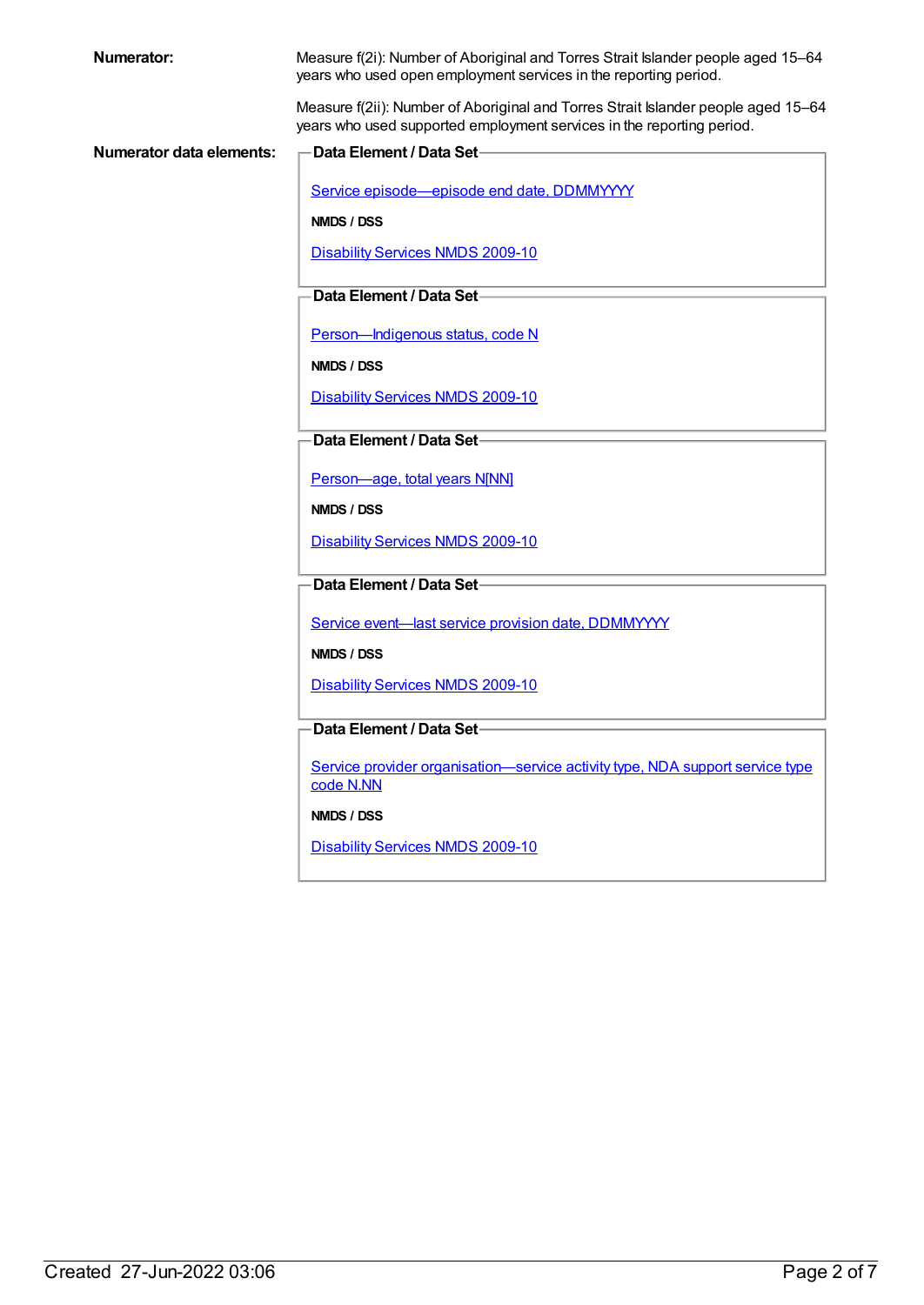| Denominator:     | Estimated Indigenous potential population for employment services (people<br>aged less than 65 years with profound or severe core activity limitation) on 30 June<br>at start of reporting period.                                                                                                                                                                                                                                                      |
|------------------|---------------------------------------------------------------------------------------------------------------------------------------------------------------------------------------------------------------------------------------------------------------------------------------------------------------------------------------------------------------------------------------------------------------------------------------------------------|
|                  | The method used to calculate the Indigenous potential population will be the same<br>as that adopted by the Disability Services Working Group for calculation of special<br>needs group indicators for the Report on Government Services 2012. This method<br>incorporates 2006 Census data and age-sex specific rates of severe/profound<br>core activity limitation (from the Survey of Disability, Ageing and Carers (SDAC)).                        |
|                  | National level age-sex rates, rather than state/territory-age-sex rates have been<br>used previously due to the high sampling errors associated with some of the<br>state/territory-age-sex rate estimates in SDAC 2003 and previous iterations of the<br>survey.                                                                                                                                                                                       |
|                  | National level rates will be used from SDAC 2009 to calculate the potential<br>population for this reporting cycle. A complete review of the data sources and<br>methods used for the calculation of potential population for National Agreement<br>performance reporting will be undertaken by the Potential Population Working<br>Group on behalf of the DPRWG, however the results of this review will not be<br>available for this reporting cycle. |
|                  | Measures disaggregated by 'need for assistance in life' area will not use potential<br>population as the denominator. The denominator for these measures will be the<br>state/territory total of the number of service users in the reporting period.                                                                                                                                                                                                   |
| Denominator data | Data Element / Data Set-                                                                                                                                                                                                                                                                                                                                                                                                                                |
| elements:        | Data Element                                                                                                                                                                                                                                                                                                                                                                                                                                            |
|                  | Data element 'Disability' to be created.                                                                                                                                                                                                                                                                                                                                                                                                                |
|                  | Data Source                                                                                                                                                                                                                                                                                                                                                                                                                                             |
|                  | ABS Survey of Disability, Ageing and Carers (SDAC), 2003                                                                                                                                                                                                                                                                                                                                                                                                |
|                  | Data Element / Data Set-                                                                                                                                                                                                                                                                                                                                                                                                                                |
|                  | Person-age group, NDA code N                                                                                                                                                                                                                                                                                                                                                                                                                            |
|                  | Data Source                                                                                                                                                                                                                                                                                                                                                                                                                                             |
|                  | ABS Survey of Disability, Ageing and Carers (SDAC), 2003                                                                                                                                                                                                                                                                                                                                                                                                |
|                  |                                                                                                                                                                                                                                                                                                                                                                                                                                                         |
|                  | Data Element / Data Set-                                                                                                                                                                                                                                                                                                                                                                                                                                |
|                  | Person-age group, NDA code N                                                                                                                                                                                                                                                                                                                                                                                                                            |
|                  | Data Source                                                                                                                                                                                                                                                                                                                                                                                                                                             |
|                  | ABS Indigenous experimental estimates and projections (2001 Census-<br>based)                                                                                                                                                                                                                                                                                                                                                                           |
|                  | Data Element / Data Set-                                                                                                                                                                                                                                                                                                                                                                                                                                |
|                  | Person-age group, NDA code N                                                                                                                                                                                                                                                                                                                                                                                                                            |
|                  | Data Source                                                                                                                                                                                                                                                                                                                                                                                                                                             |
|                  | <b>ABS 2006 Census of Population and Housing</b>                                                                                                                                                                                                                                                                                                                                                                                                        |
|                  | Data Element / Data Set-                                                                                                                                                                                                                                                                                                                                                                                                                                |
|                  | Data Element                                                                                                                                                                                                                                                                                                                                                                                                                                            |
|                  | Data element 'Need for assistance with core activities' to be created.                                                                                                                                                                                                                                                                                                                                                                                  |
|                  | Data Source                                                                                                                                                                                                                                                                                                                                                                                                                                             |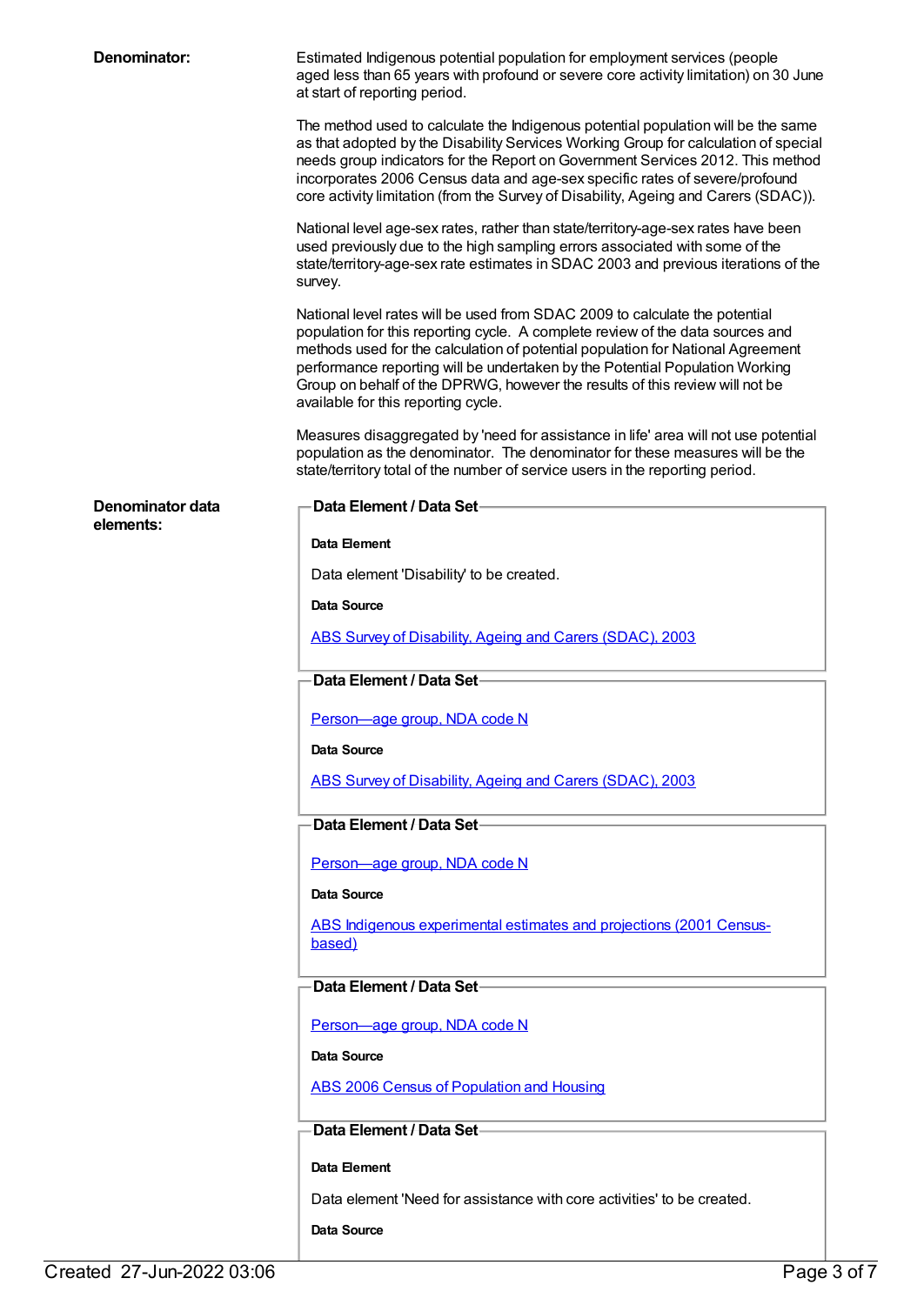#### ABS 2006 Census of [Population](https://meteor.aihw.gov.au/content/394447) and Housing

#### **Data Element / Data Set**

**Data Element**

Data element 'Remoteness' to be created.

**Data Source**

ABS 2006 Census of [Population](https://meteor.aihw.gov.au/content/394447) and Housing

#### **Data Element / Data Set**

[Person—Australian](https://meteor.aihw.gov.au/content/286919) state/territory identifier, code N

**Data Source**

ABS Indigenous [experimental](https://meteor.aihw.gov.au/content/394092) estimates and projections (2001 Censusbased)

**Data Element / Data Set**

[Person—Australian](https://meteor.aihw.gov.au/content/286919) state/territory identifier, code N

**Data Source**

ABS 2006 Census of [Population](https://meteor.aihw.gov.au/content/394447) and Housing

#### **Data Element / Data Set**

[Person—sex,](https://meteor.aihw.gov.au/content/287316) code N

**Data Source**

ABS Survey of [Disability,](https://meteor.aihw.gov.au/content/393819) Ageing and Carers (SDAC), 2003

#### **Data Element / Data Set**

[Person—sex,](https://meteor.aihw.gov.au/content/287316) code N

**Data Source**

ABS Indigenous [experimental](https://meteor.aihw.gov.au/content/394092) estimates and projections (2001 Censusbased)

#### **Data Element / Data Set**

[Person—sex,](https://meteor.aihw.gov.au/content/287316) code N

**Data Source**

ABS 2006 Census of [Population](https://meteor.aihw.gov.au/content/394447) and Housing

#### **Data Element / Data Set**

[Person—Indigenous](https://meteor.aihw.gov.au/content/291036) status, code N

**Data Source**

ABS 2006 Census of [Population](https://meteor.aihw.gov.au/content/394447) and Housing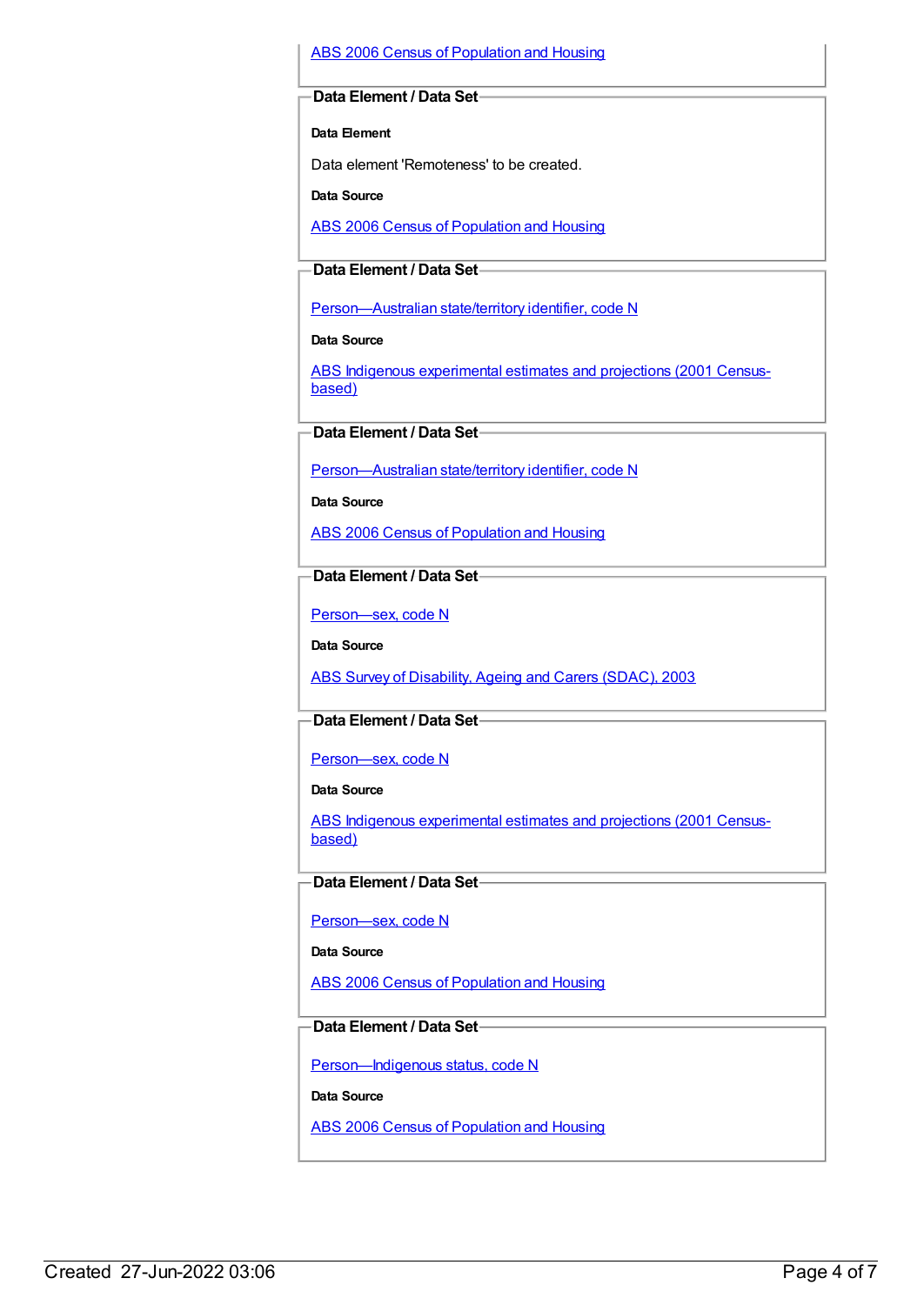| Disaggregation:                         | For measure $f(2i)$ (service type 5.01) and measure $f(2ii)$ (service type 5.02):                                                                                                                                                                                                                                                                                                                                                                                                                                          |
|-----------------------------------------|----------------------------------------------------------------------------------------------------------------------------------------------------------------------------------------------------------------------------------------------------------------------------------------------------------------------------------------------------------------------------------------------------------------------------------------------------------------------------------------------------------------------------|
|                                         | • State/territory by age group (15–24, 25–34, 35–44, 45–54, 55–64 years,<br>subtotal 15-49 years, total)<br>• State/territory by sex (male, female, total)<br>• Remoteness Area (Major Cities, Inner Regional, other, total)<br>• State/territory by need for assistance (activities of daily living, activities of<br>independent living or work, education or community but not activities of daily<br>living, total needing assistance, no need for help or supervision, level of<br>assistance not determined, total). |
| <b>Disaggregation data</b><br>elements: | Data Element / Data Set-<br>Person-Australian state/territory identifier, code N                                                                                                                                                                                                                                                                                                                                                                                                                                           |
|                                         | Data Element / Data Set-                                                                                                                                                                                                                                                                                                                                                                                                                                                                                                   |
|                                         |                                                                                                                                                                                                                                                                                                                                                                                                                                                                                                                            |
|                                         | Person-sex, code N                                                                                                                                                                                                                                                                                                                                                                                                                                                                                                         |
|                                         | Data Element / Data Set-                                                                                                                                                                                                                                                                                                                                                                                                                                                                                                   |
|                                         | Person-age, total years N[NN]                                                                                                                                                                                                                                                                                                                                                                                                                                                                                              |
| Comments:                               | Indicator reporting on disability employment services are restricted to the age<br>range 15-64 years.                                                                                                                                                                                                                                                                                                                                                                                                                      |

## **Representational attributes**

| Percentage |
|------------|
| Real       |
| Person     |
| NINN.NI    |
|            |

## **Indicator conceptual framework**

**Framework and dimensions: [Health](https://meteor.aihw.gov.au/content/392701)** 

## **Data source attributes**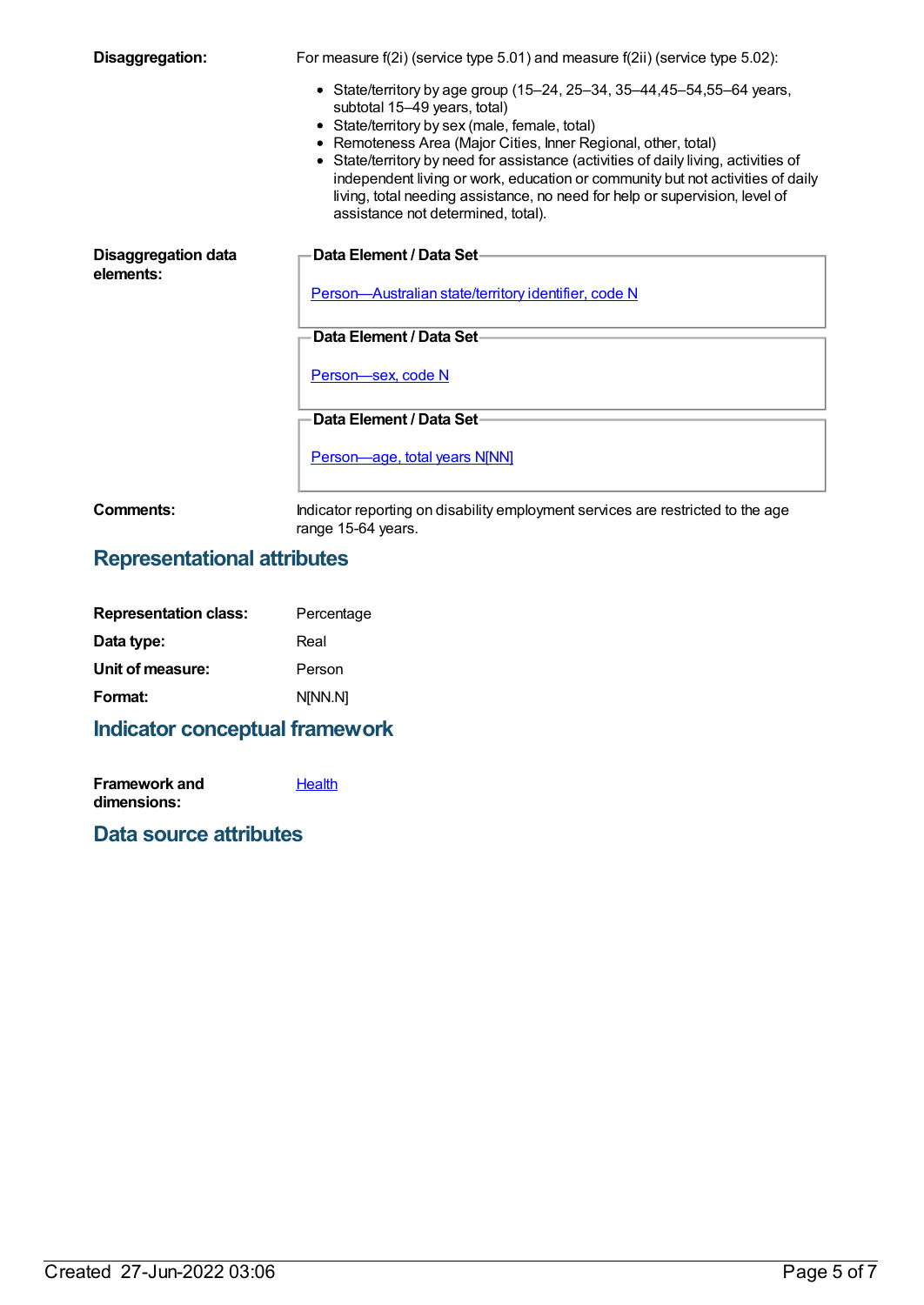**Data sources: Data Source** ABS Survey of [Disability,](https://meteor.aihw.gov.au/content/393819) Ageing and Carers (SDAC), 2003 **Frequency** Every 6 years. **Data custodian** Australian Bureau of Statistics. **Data Source** ABS 2006 Census of [Population](https://meteor.aihw.gov.au/content/394447) and Housing **Frequency** Every 5 years **Data custodian** Australian Bureau of Statistics **Data Source** ABS Indigenous experimental estimates and projections (2001 [Census-based\)](https://meteor.aihw.gov.au/content/394092) **Frequency** Periodic **Quality statement** ABS Indigenous [experimental](https://meteor.aihw.gov.au/content/449223) estimates and projections, QS

#### **Data custodian**

Australian Bureau of Statistics

### **Accountability attributes**

| <b>Reporting requirements:</b>                         | Data Source for Numerator                                                                                                                                                                                      |
|--------------------------------------------------------|----------------------------------------------------------------------------------------------------------------------------------------------------------------------------------------------------------------|
|                                                        | <b>DS NMDS 2009-10</b>                                                                                                                                                                                         |
|                                                        | CSTDA NMDS 2008-09                                                                                                                                                                                             |
|                                                        | Data Source for Denominator                                                                                                                                                                                    |
|                                                        | ABS SDAC 2009                                                                                                                                                                                                  |
|                                                        | Indigenous Projected Population, June 2008 and June 2009                                                                                                                                                       |
|                                                        | ABS 2006 Census of Population and Housing                                                                                                                                                                      |
| <b>Organisation responsible</b><br>for providing data: | Australian Institute of Health and Welfare.                                                                                                                                                                    |
| <b>Accountability:</b>                                 | Overall-shared; Employment services-AG; Accommodation, respite, community<br>support (includes case management and individual service planning), community<br>access services—state and territory governments. |
| <b>Benchmark:</b>                                      | Related NDA benchmark - Performance benchmark (e) An increase in the<br>proportion of Indigenous people with disability receiving disability service.                                                          |